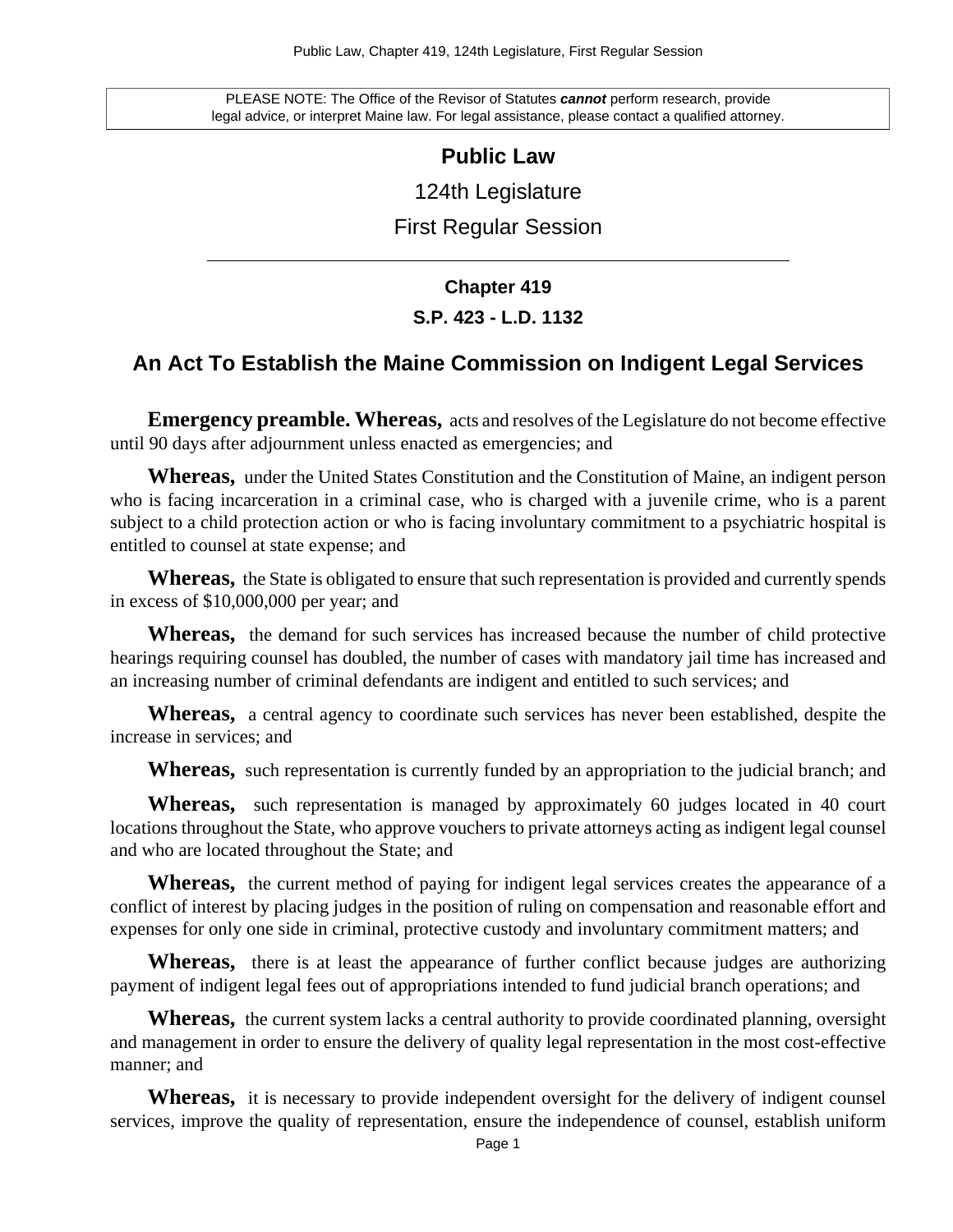policies and procedures for the delivery of such services and develop the statistics necessary to evaluate the quality and the cost-effectiveness of such services; and

**Whereas,** the current method of funding indigent legal services through the judicial branch budget creates the appearance of a conflict of interest and is contrary to accepted practices; and

**Whereas,** in the judgment of the Legislature, these facts create an emergency within the meaning of the Constitution of Maine and require the following legislation as immediately necessary for the preservation of the public peace, health and safety; now, therefore,

# **Be it enacted by the People of the State of Maine as follows:**

**Sec. 1. 2 MRSA §6, sub-§12** is enacted to read:

**12. Range 52.** The salary of the executive director of the Maine Commission on Indigent Legal Services is within salary range 52.

**Sec. 2. 4 MRSA c. 37** is enacted to read:

# **CHAPTER 37**

## **maine commission on indigent legal services**

# **§ 1801. Maine Commission on Indigent Legal Services; established**

The Maine Commission on Indigent Legal Services, established by Title 5, section 12004- G, subsection 25-A, is an independent commission whose purpose is to provide efficient, highquality representation to indigent criminal defendants, juvenile defendants and children and parents in child protective cases, consistent with federal and state constitutional and statutory obligations. The commission shall work to ensure the delivery of indigent legal services by qualified and competent counsel in a manner that is fair and consistent throughout the State and to ensure adequate funding of a statewide system of indigent legal services, which must be provided and managed in a fiscally responsible manner, free from undue political interference and conflicts of interest.

# **§ 1802. Definitions**

As used in this chapter, unless the context otherwise indicates, the following terms have the following meanings.

**1. Assigned counsel.** "Assigned counsel" means a private attorney designated by the commission to provide indigent legal services at public expense.

**2. Commission.** "Commission" means the Maine Commission on Indigent Legal Services under section 1801.

**3. Contract counsel.** "Contract counsel" means a private attorney under contract with the commission to provide indigent legal services.

**4. Indigent legal services.** "Indigent legal services" means legal representation provided to:

A. An indigent defendant in a criminal case in which the United States Constitution or the Constitution of Maine or federal or state law requires that the State provide representation;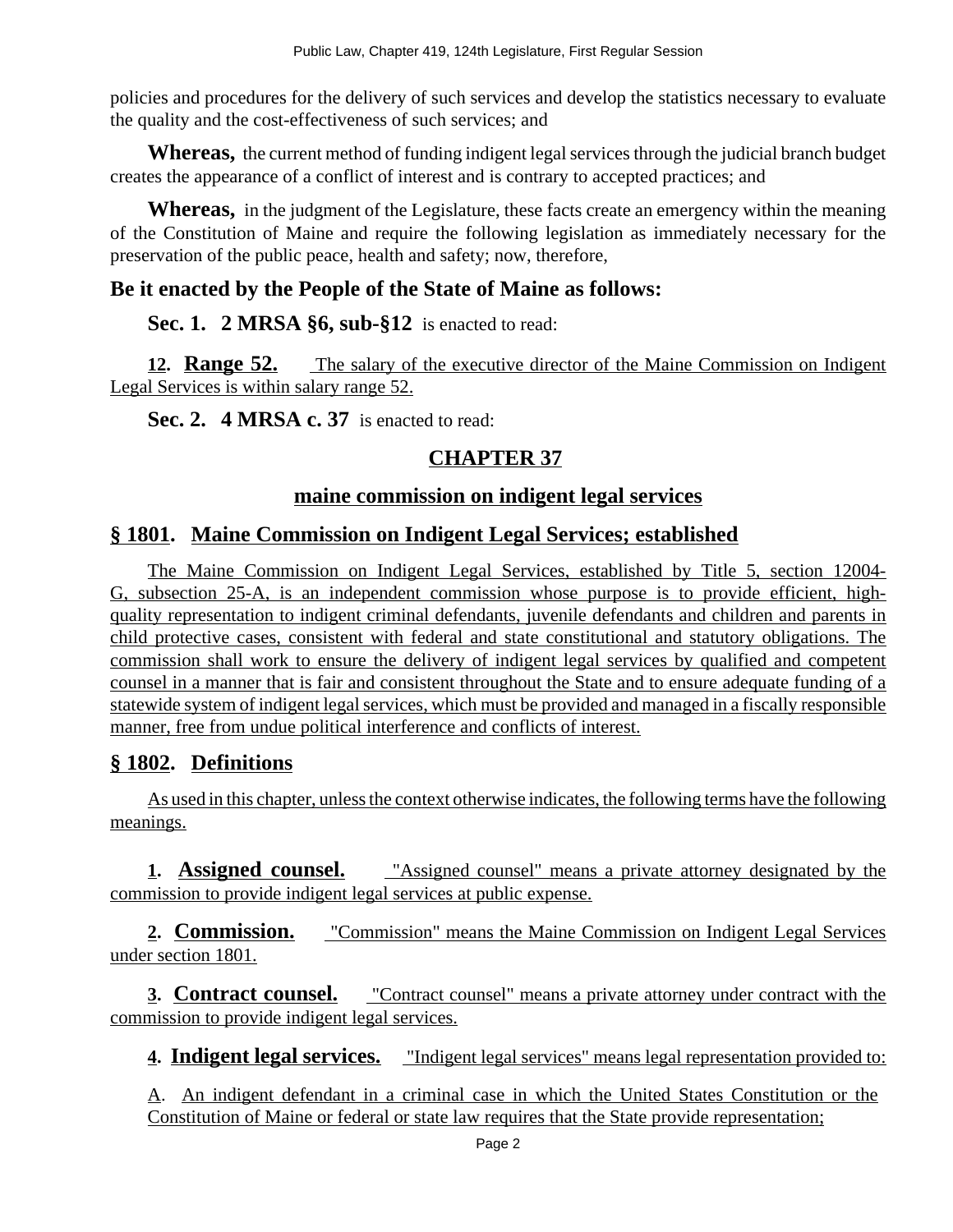B. An indigent party in a civil case in which the United States Constitution or the Constitution of Maine or federal or state law requires that the State provide representation; and

C. Juvenile defendants.

"Indigent legal services" does not include the services of a guardian ad litem appointed pursuant to Title 22, section 4105, subsection 1.

## **§ 1803. Commission structure**

**1. Members; appointment; chair.** The commission consists of 5 members appointed by the Governor and subject to review by the joint standing committee of the Legislature having jurisdiction over judiciary matters and confirmation by the Legislature. The Governor shall designate one member to serve as chair of the commission. One of the members must be appointed from a list of qualified potential appointees provided by the President of the Senate. One of the members must be appointed from a list of qualified appointees provided by the Speaker of the House of Representatives. One of the members must be appointed from a list of qualified potential appointees provided by the Chief Justice of the Supreme Judicial Court.

In determining the appointments and recommendations under this subsection, the Governor, the President of the Senate, the Speaker of the House of Representatives and the Chief Justice of the Supreme Judicial Court shall consider input from persons and organizations with an interest in the delivery of indigent legal services.

**2. Qualifications.** Individuals appointed to the commission must have demonstrated a commitment to quality representation for persons who are indigent and have the skills and knowledge required to ensure that quality of representation is provided in each area of law. No more than 3 members may be attorneys engaged in the active practice of law.

**3. Terms.** Members of the commission are appointed for terms of 3 years each, except that of those first appointed the Governor shall designate 2 whose terms are only one year, 2 whose terms are only 2 years and one whose term is 3 years. A member may not serve more than 2 consecutive 3-year terms plus any initial term of less than 3 years.

A member of the commission appointed to fill a vacancy occurring otherwise than by expiration of term is appointed only for the unexpired term of the member succeeded.

**4. Quorum.** Three members of the commission constitutes a quorum. A vacancy in the commission does not impair the power of the remaining members to exercise all the powers of the commission.

**5. Compensation.** Each member of the commission is eligible to be compensated as provided in Title 5, chapter 379.

## **§ 1804. Commission responsibilities**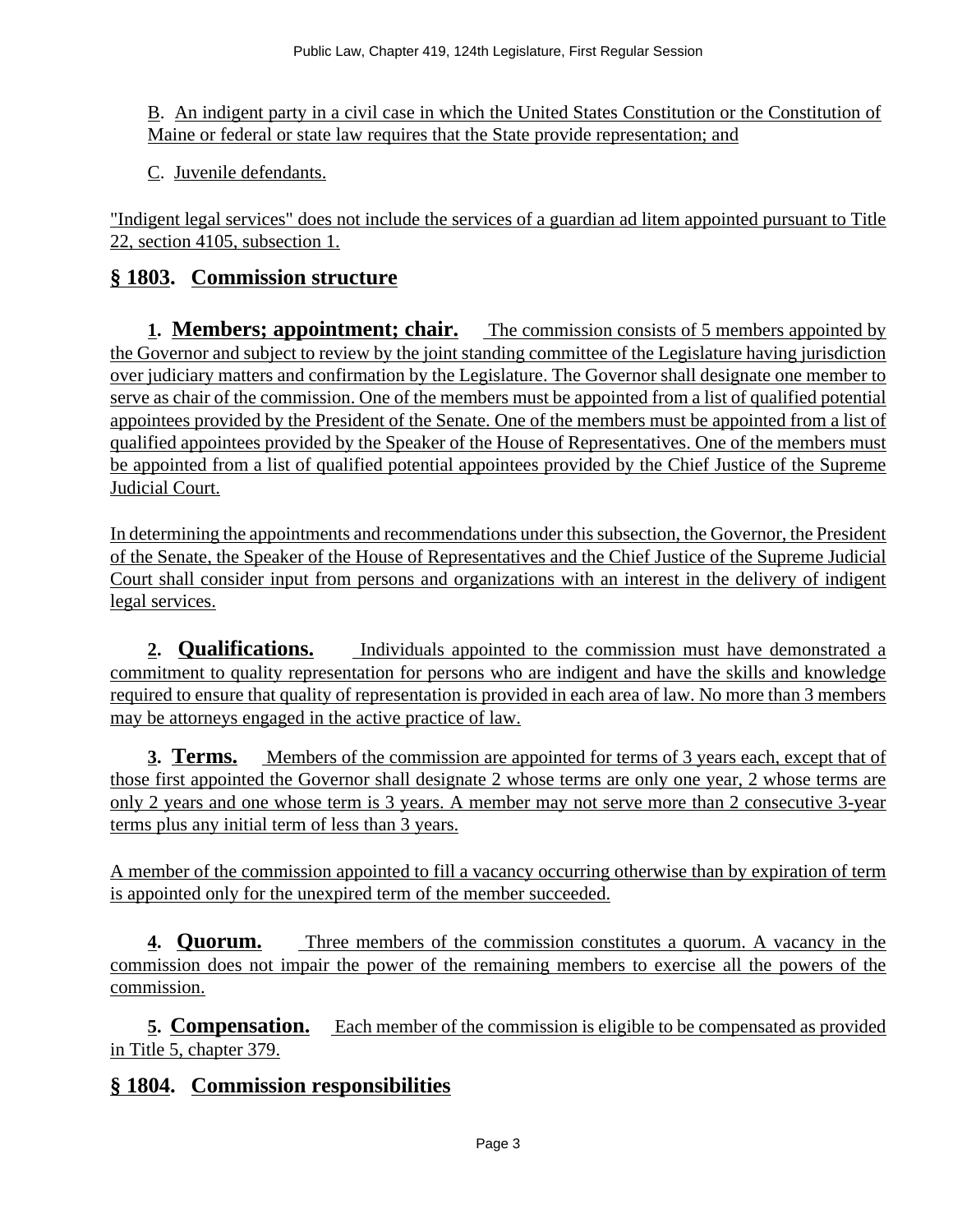**1. Executive director.** The commission shall hire an executive director. The executive director must have experience in the legal field, including, but not limited to, the provision of indigent legal services.

**2. Standards.** The commission shall develop standards governing the delivery of indigent legal services, including:

A. Standards governing eligibility for indigent legal services;

B. Standards prescribing minimum experience, training and other qualifications for contract counsel and assigned counsel;

C. Standards for assigned counsel and contract counsel case loads;

D. Standards for the evaluation of assigned counsel and contract counsel;

E. Standards for independent, quality and efficient representation of clients whose cases present conflicts of interest;

F. Standards for the reimbursement of expenses incurred by assigned counsel and contract counsel; and

G. Other standards considered necessary and appropriate to ensure the delivery of adequate indigent legal services.

**3. Duties.** The commission shall:

A. Develop and maintain a system that uses appointed private attorneys, contracts with individual attorneys or groups of attorneys and consider other programs necessary to provide quality and efficient indigent legal services;

B. Develop and maintain an assigned counsel voucher review and payment authorization system;

C. Establish processes and procedures consistent with commission standards to ensure that office and contract personnel use information technology and case load management systems so that detailed expenditure and case load data is accurately collected, recorded and reported;

D. Develop criminal defense, child protective and involuntary commitment representation training and evaluation programs for attorneys throughout the State to ensure an adequate pool of qualified attorneys;

E. Establish minimum qualifications to ensure that attorneys are qualified and capable of providing quality representation in the case types to which they are assigned, recognizing that quality representation in each of these types of cases requires counsel with experience and specialized training in that field;

F. Establish rates of compensation for assigned counsel;

G. Establish a method for accurately tracking and monitoring case loads of assigned counsel and contract counsel;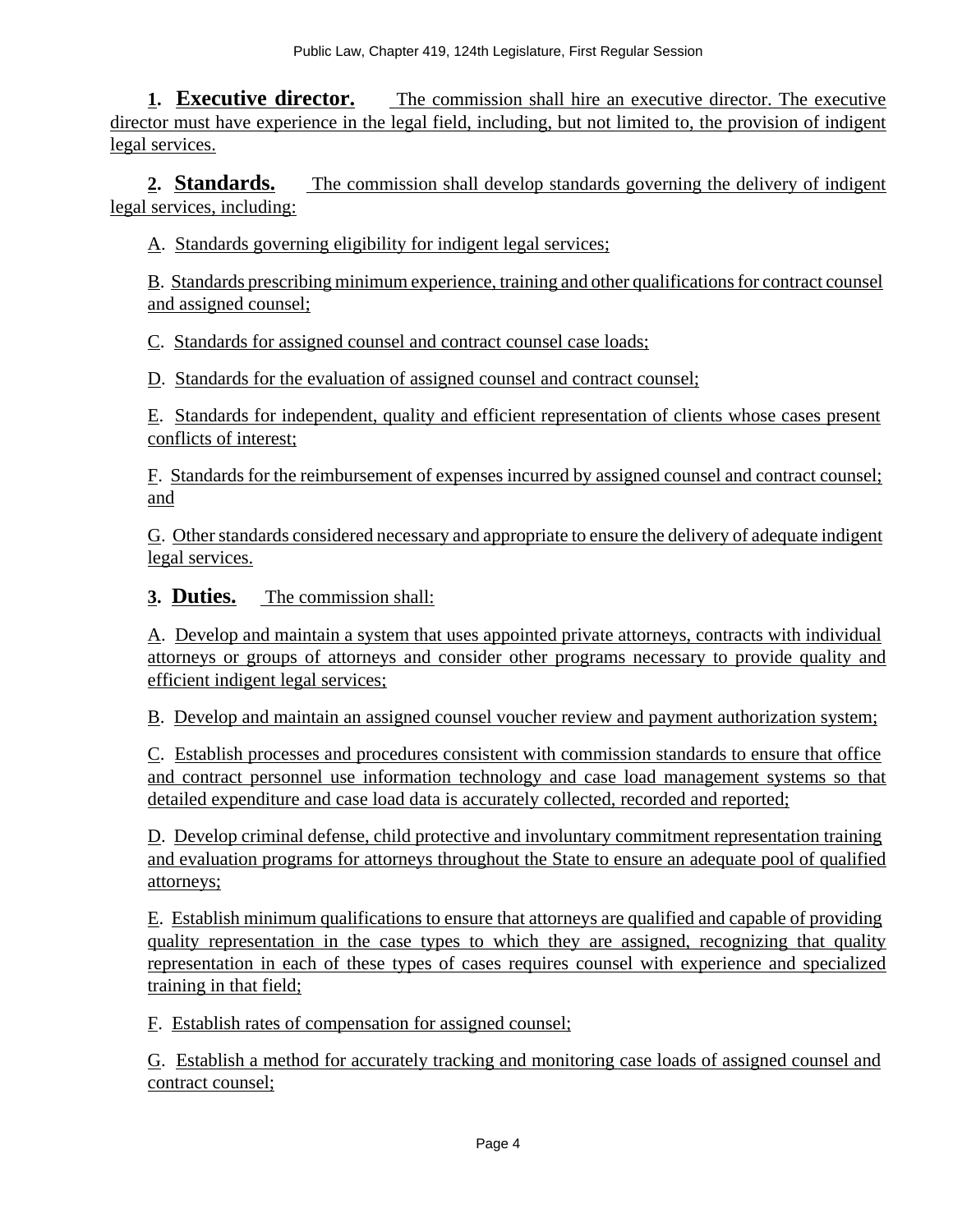H. Submit to the Legislature, the Chief Justice of the Supreme Judicial Court and the Governor an annual report on the operation, needs and costs of the indigent legal services system;

I. Approve and submit a biennial budget request to the Department of Administrative and Financial Services, Bureau of the Budget, including supplemental budget requests as necessary; and

J. Develop an administrative review and appeal process for attorneys who are aggrieved by a decision of the executive director, including but not limited to nonpayment of attorney vouchers, contract payments and the awarding of appointments or contracts.

**4. Powers.** The commission may:

A. Establish and maintain a principal office and other offices within the State as it considers necessary;

B. Meet and conduct business at any place within the State;

C. Use voluntary and uncompensated services of private individuals and organizations as may from time to time be offered and needed;

D. Adopt rules to carry out the purposes of this chapter. Rules adopted pursuant to this paragraph are routine technical rules as defined in Title 5, chapter 375, subchapter 2-A, except that rules adopted to establish standards under subsection 2, paragraph B are major substantive rules as defined in Title 5, chapter 375, subchapter 2-A and must be reviewed before final approval by the joint standing committee of the Legislature having jurisdiction over judiciary matters; and

E. Appear in court and before other administrative bodies represented by its own attorneys.

# **§ 1805. Executive director**

The executive director of the commission hired pursuant to section 1804, subsection 1 shall:

**1. Compliance with standards.** Ensure that the provision of indigent legal services complies with all constitutional, statutory and ethical standards;

**2. Development of standards.** Assist the commission in developing standards for the delivery of adequate indigent legal services;

**3. Delivery and supervision.** Administer and coordinate delivery of indigent legal services and supervise compliance with commission standards;

**4. Most effective method of delivery.** Recommend to the commission the most effective method of the delivery of indigent legal services in furtherance of the commission's purposes;

**5. Training for counsel.** Conduct regular training programs for counsel providing indigent legal services;

**6. Personnel.** Subject to policies and procedures established by the commission, hire professional, technical and support personnel, including attorneys, considered reasonably necessary for the efficient delivery of indigent legal services;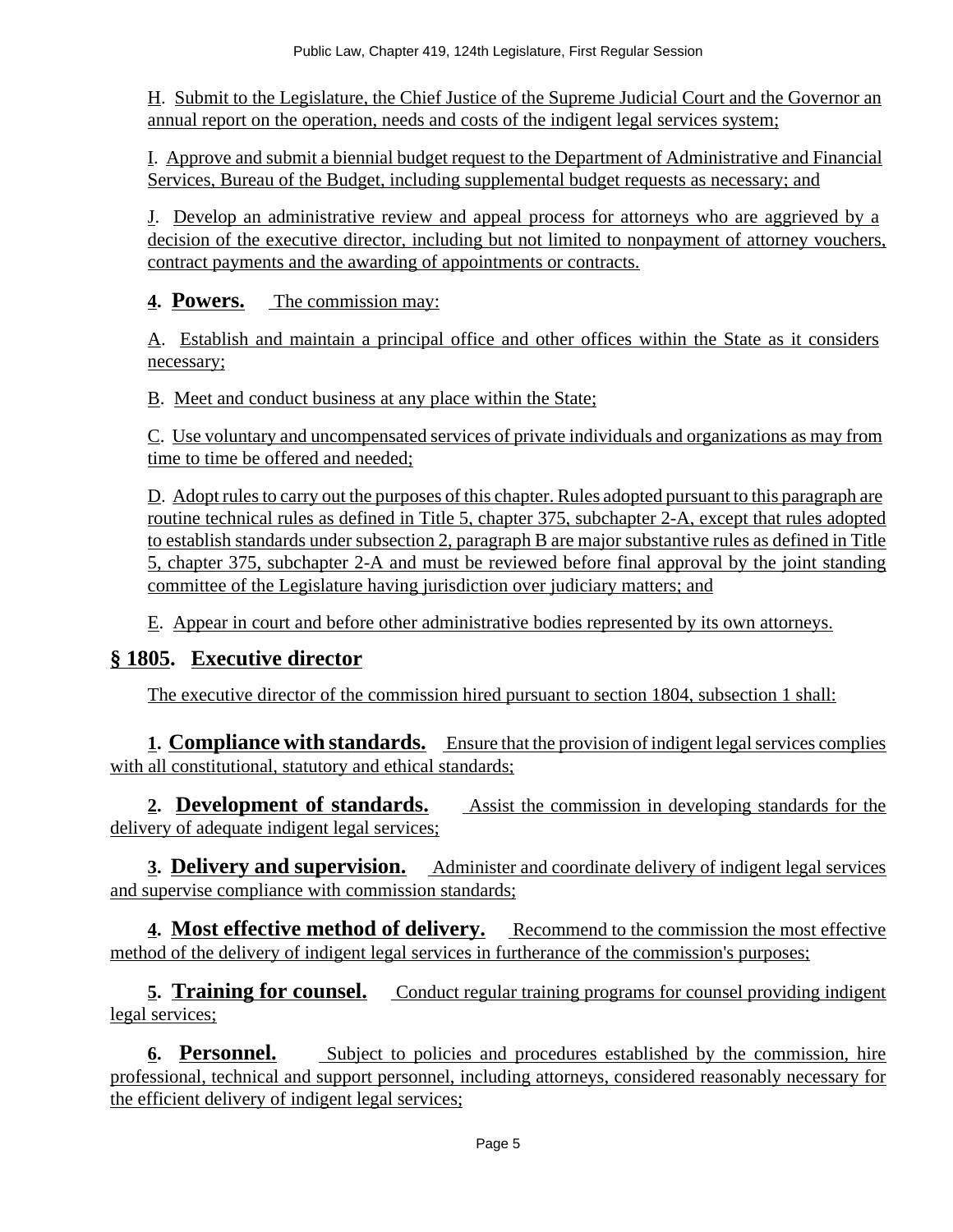### **7. Submissions to commission.** Prepare and submit to the commission:

A. A proposed biennial budget for the provision of indigent legal services, including supplemental budget requests as necessary;

B. An annual report containing pertinent data on the operation, needs and costs of the indigent legal services system; and

C. Any other information as the commission may require;

**8. Develop and implement.** Coordinate the development and implementation of rules, policies, procedures, regulations and standards adopted by the commission to carry out the provisions of this chapter and comply with all applicable laws and standards;

**9. Records.** Maintain proper records of all financial transactions related to the operation of the commission;

**10. Other funds.** Apply for and accept on behalf of the commission funds that may become available from any source, including government, nonprofit or private grants, gifts or bequests;

**11. Meetings of commission.** Attend all commission meetings, except those meetings or portions of the meetings that address the question of appointment or removal of the executive director; and

12. **Other assigned duties.** Perform other duties as the commission may assign.

**Sec. 3. 5 MRSA §959** is enacted to read:

# **§ 959. Maine Commission on Indigent Legal Services**

**1. Major policy-influencing positions.** The following positions are major policyinfluencing positions within the Maine Commission on Indigent Legal Services. Notwithstanding any other provision of law, these positions and their successor positions are subject to this chapter:

A. Executive director.

**Sec. 4. 5 MRSA §12004-G, sub-§25-A** is enacted to read:

**25-A.** 

4 MRSA §1801

Legal **Services** 

Legislative Per Diem Plus Expenses

Maine Commission on Indigent Legal **Services** 

Personal Services and All Other accounts to the Mafine Commission on Indigent and Legal Services. **Sec. 5. Transfer of personnel and funds.** Funds necessary to staff the Maine Commission on Indigent Legal Services and carry this Act must be transferred from the judicial branch's General Fund Positions necessary to carry out the provisions of this Act must be transferred from the judicial branch to the Maine Commission on Indigent Legal Services.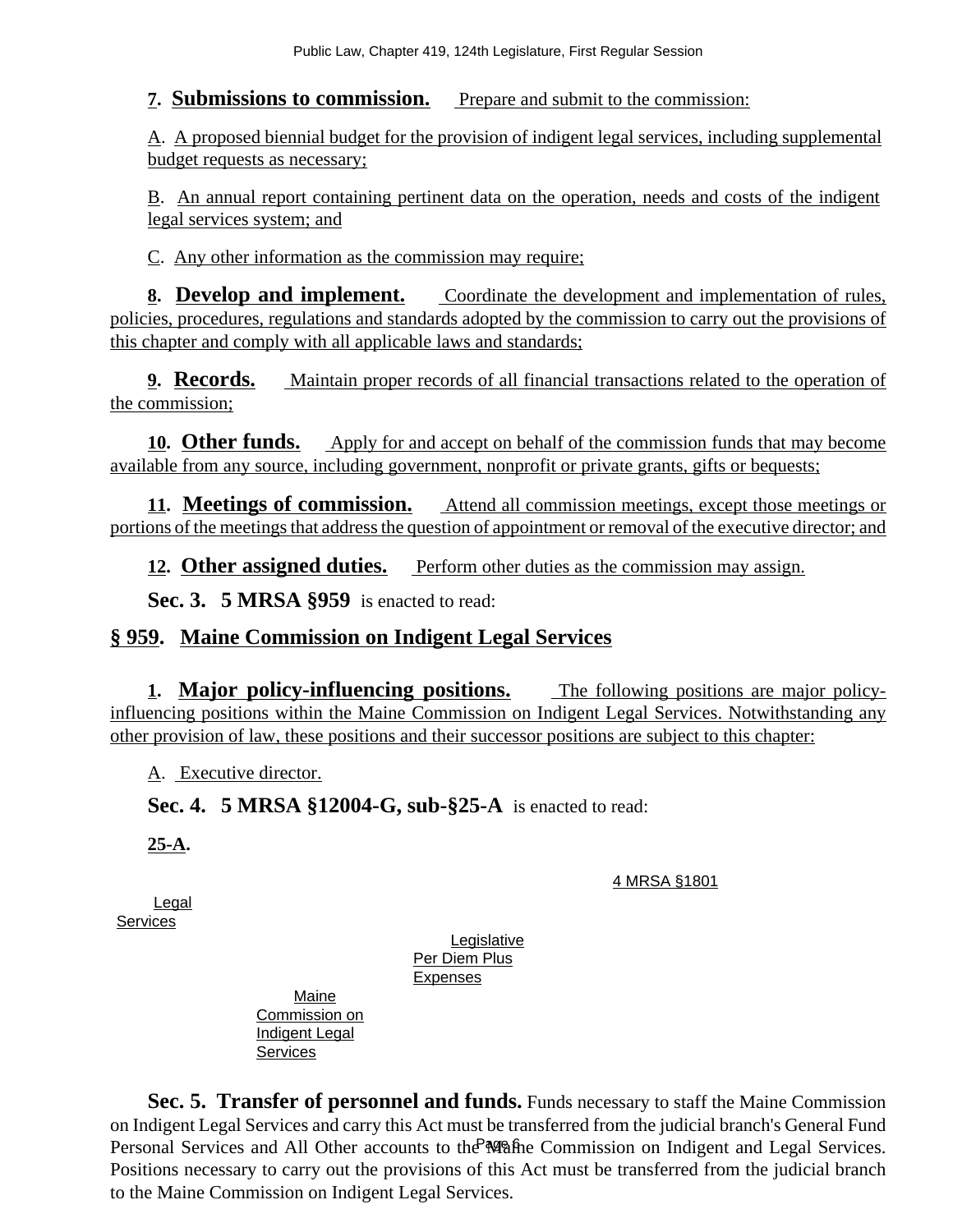**Sec. 6. Transition.** The Maine Commission on Indigent Legal Services and the judicial branch shall develop a process to provide for the transition from the existing voucher payment system to the payment system developed by the commission.

**Sec. 7. Appropriations and allocations.** The following appropriations and allocations are made.

### **JUDICIAL DEPARTMENT**

#### **Courts - Supreme, Superior and District 0063**

Initiative: Transfers funds to create the Maine Commission on Indigent Legal Services, including the transfer of 2 Assistant Clerk positions and 2 Financial Screener positions in fiscal year 2009-10 and 6 Financial Screener positions in fiscal year 2010-11.

| <b>GENERAL FUND</b>           | 2009-10      | 2010-11                      |
|-------------------------------|--------------|------------------------------|
| POSITIONS - LEGISLATIVE COUNT | (4.000)      | (10.000)                     |
| <b>Personal Services</b>      | (\$108,632)  | (\$503,415)                  |
| All Other                     | (\$154, 152) | (\$9,959,426)                |
| <b>GENERAL FUND TOTAL</b>     |              | $($262,784)$ $($10,462,841)$ |

#### **Courts - Supreme, Superior and District 0063**

Initiative: Transfers funds to the Maine Commission on Indigent Legal Services for the cost of courtappointed counsel for indigent legal services. These costs are reimbursed from individuals who are partially indigent.

| <b>OTHER SPECIAL REVENUE FUNDS</b><br>All Other           | 2009-10<br>\$0     | 2010-11<br>(\$363,897)        |
|-----------------------------------------------------------|--------------------|-------------------------------|
| OTHER SPECIAL REVENUE FUNDS TOTAL                         | \$0                | (\$363,897)                   |
| <b>JUDICIAL DEPARTMENT</b><br><b>DEPARTMENT TOTALS</b>    | 2009-10            | 2010-11                       |
| <b>GENERAL FUND</b><br><b>OTHER SPECIAL REVENUE FUNDS</b> | (\$262,784)<br>\$0 | (\$10,462,841)<br>(\$363,897) |
| <b>DEPARTMENT TOTAL - ALL FUNDS</b>                       | (\$262,784)        | (\$10,826,738)                |

### **MAINE COMMISSION ON INDIGENT LEGAL SERVICES**

**Maine Commission on Indigent Legal Services N077**